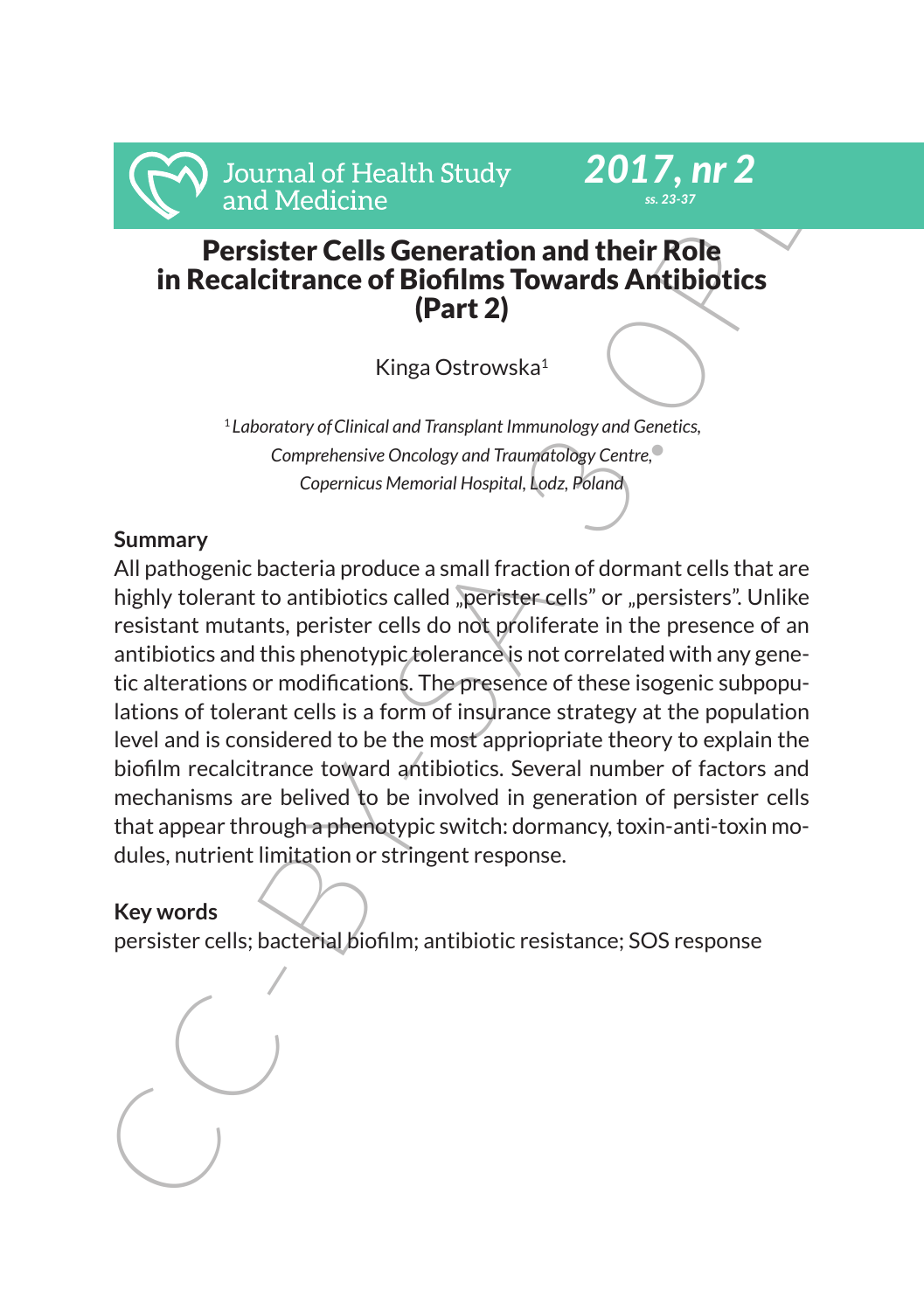#### **Introduction**

Despite the passage of time, acute bacterial infections, life-threatening diseases caused by microbial pathogens such as *Yersinia pestis* or *Vibrio cholerae* are still weak point of the mankind. Initially, due to discovery of antibiotics, vaccines and hygiene rules application, a significant reduction of lethal incidents related to bacterial infections was observed [1,2]. However, the golden age of antibiotic did not solve such challenges as occurrence of antibiotic-resistant microbes together with still rising level of chronic bacterial infections difficult to eradicate [3].

Involution<br>Increasing of time, active bacterial infections, life-threatening<br>diseases caused by microbial pathogens such as Yeisrida pesifs or Vibrio<br>diseases caused by microbial pathogens such as Yeisrida pesifs or Vibrio At the same time the progressive research conducted by environmental microbiologists confirmed prevalence of bacterial biofilm conglomerates in all types of natural niches and ecosystems [4]. Soon clear became the fact, that bacterial biofilms display specific biological properties in comparison to their planktonic counterparts [5]. First data pointing out the direct correlation between persistent infections and bacterial biofilm development came from J.W., Costerton and N., Hoiby during their research of *Pseudomonas areuginosa* colonization model on the lungs of CF patients [6]. Since then, a significant role of bacterial biofilms in the pathophysiology of tissue related infections has been widely confirmed and proved.

Whilst the planktonic bacteria can be easily eradicated by diverse antimicrobial drugs, a subset of biofilm bacteria highly tolerant to antibiotics survives the treatment and becomes a cause of infection recurrence [7]. The ability of bacterial biofilms to withstand harmful bactericidal antibiotic activity, even when these bacteria are susceptible to such antimicrobial agents is called "recalcitrance of biofilm bacteria towards antibiotics" [3,8]. Among many suggested reasons potentially able to explain the above mentioned recalcitrance phenomenon, the presence of an isogenic subpopulation of "persister cells" is now considered as the most important one [9].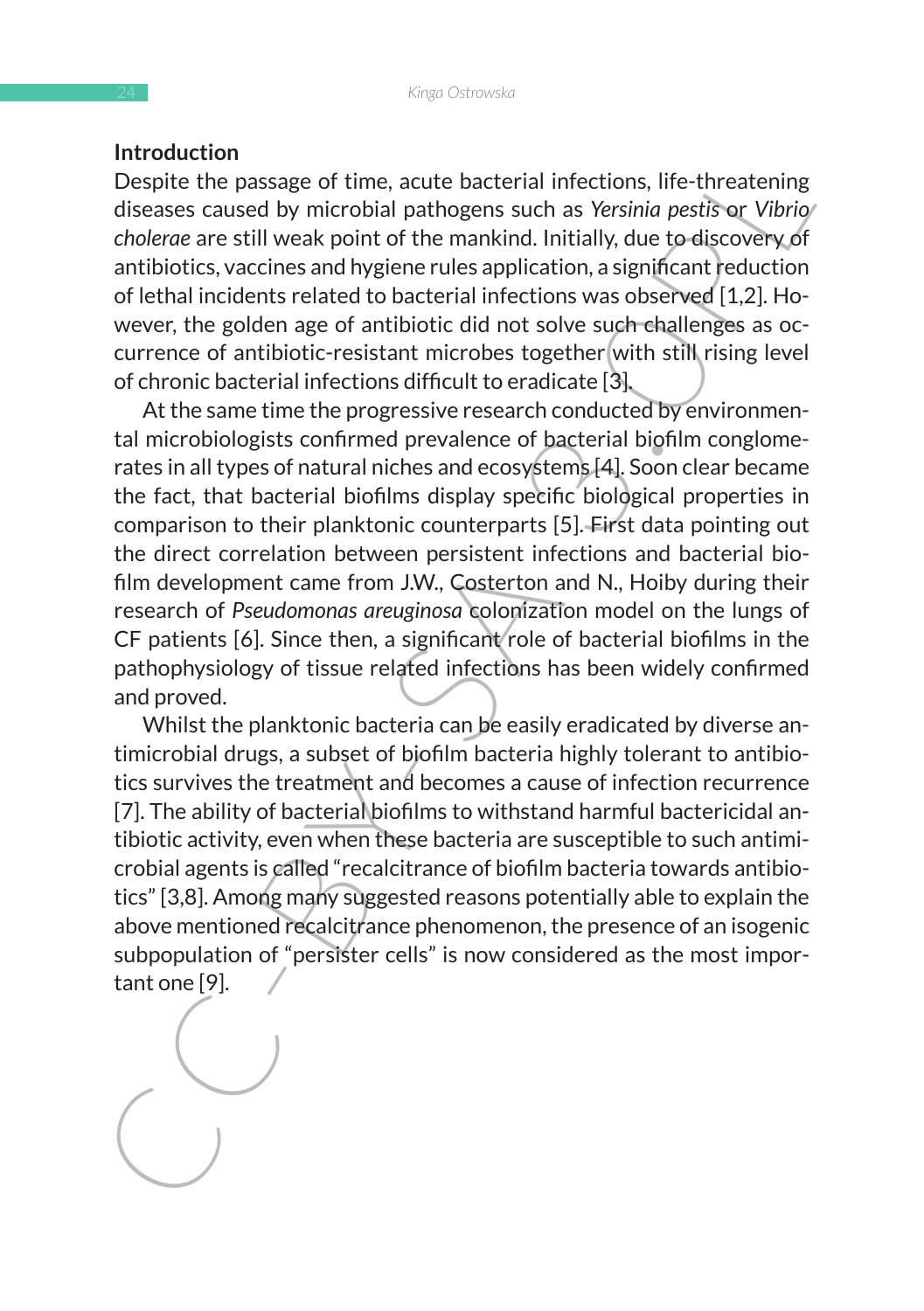#### **Persister cells generation**

Although there are many attractive hypotheses for biofilm-induced recalcitrance towards antibiotics, they cannot fully explain the phenomenon of biofilm recalcitrance. The best example came from fluoroquinolones – a class of antibiotics that are able to kill non-dividing bacterial cells due to lax diffusion through biofilm matrix, but still not capable to fully eradicate bacterial biofilms [10].

**Persister** Case generator<br>Although there are many attractive hypotheses for binfilm-induced re-<br>calcitrance towards antibiotics, they cannot fully explain the phenome-<br>non of binfilm reaclationce. The bet example came fro The inherence of stochastically formed dormant persisters in microbial populations has been known since the beginning of the antibiotic era. The very first data describing persistence phenomenon came in 1944 when Joseph Bigger studies revealed presence of persister cell population, survived as dormant, non-dividing cells, completely different from classical and well known antibiotic resistance mechanisms [11, 12, 13]. Bigger described the phenomenon when addition of a lethal amount of penicillin into exponentially growing population of *Staphylococcus aureus* often failed and resulted in survivor colonies. These subpopulations were fully capable of regrowing once the antibiotic level dropped. It is now well known that all pathogenic bacteria produce a small fraction of dormant cells that are highly tolerant to antibiotics called "persister cells" or "persisters" [9,14].

Recently, it has been found, that persister cells are responsible for the high tolerance of bacterial biofilms to antibiotics [15]. In a variety of bacterial species, the level of persister cells increased proportionally with the density of the culture [11], reaching 1% in stationary phase or in a biofilm of *Pseudomonas aeruginosa* [16], *Escherichia coli*, and *Staphylococcus aureus.*

Persisters are a group of generated cells being phenotypic variants of wild type cells, characterized by the surviving abilities in the presence of lethal levels of bactericidal antibiotics. Persistence occurs in subpopulations of slow or non-dividing bacteria, whereas drug indifference concerns the entire population. It is very important to distinguish that bacterial persistence is distinct from antibiotic resistance. Unlike resistant mutants, persister cells do not proliferate in the presence of the antibiotic and this phenotypic tolerance is not correlated with any genetic alterations or modifications. Once the antibiotic is removed, persisters resume growth and give rise to a population that displays an original non- -persister antibiotic tolerance profile and produce small proportion (1%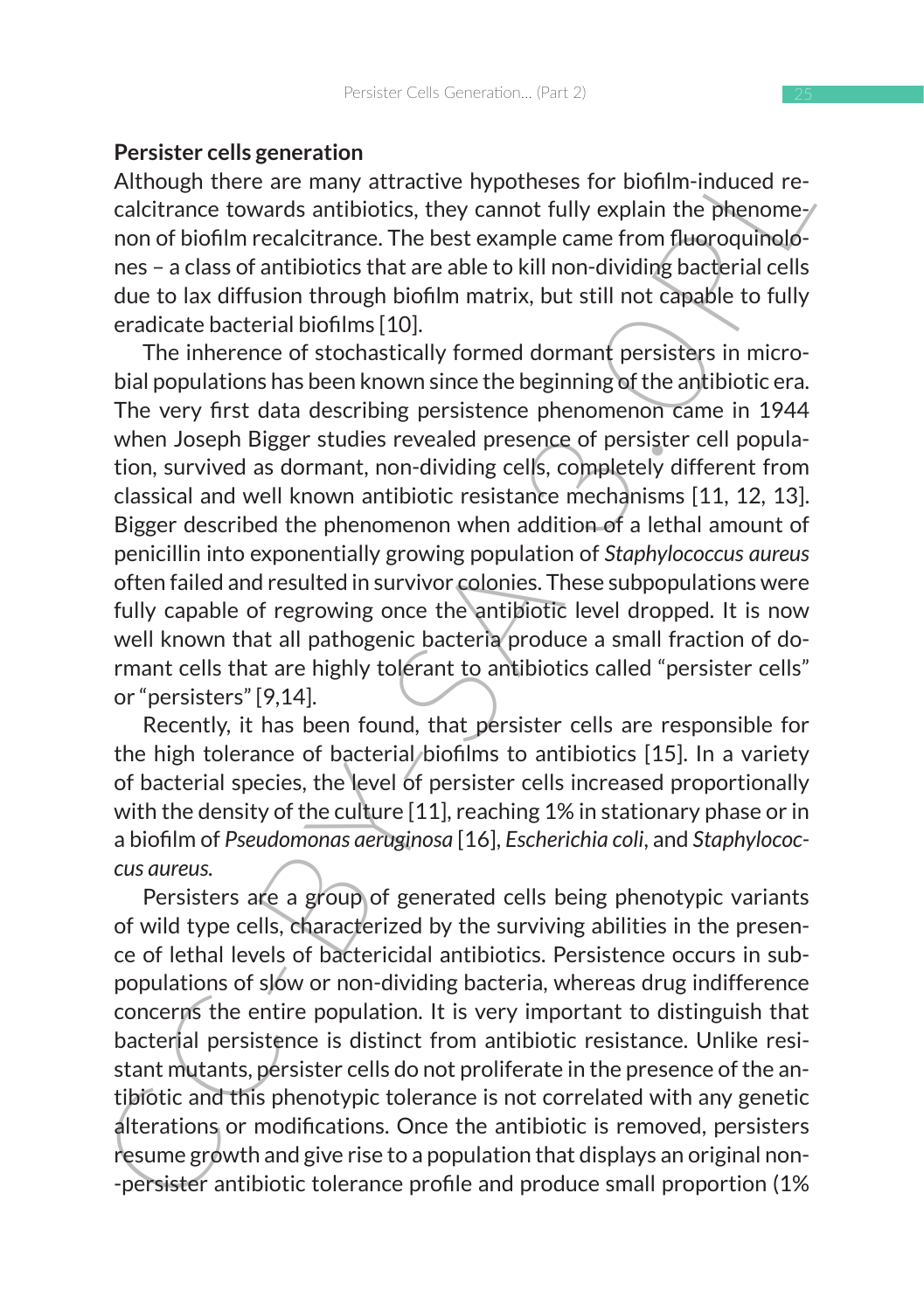of population) of persister cells. This observation proved that conversely to resistance, persistence is a non-inherited phenomenon. Moreover, it was observed that persisters can arise in response to multiple environmental factors including oxidative stress, presence of antibiotics, SOS response or limitation of nutrient components like carbon.

of population of persistence case. This observation the persistence, persistence is a non-inherited phenomenon. Moreover, it was observed that persistence is a non-inherited phenomenon. Moreover, it was observed that persi The presence of these isogenic subpopulation of tolerant cells is a form of insurance strategy at the population level and nowadays it is considered to be the most appropriate theory to explain the biofilm recalcitrance towards antibiotic [3]. Both *in vitro* and *in vivo* studies clearly showed the presence of persister cells in biofilm formed by Gram-negative bacteria [17, 18]. The capacity of a biofilm to limit the access of the immune system agents, together with the ability of persisters to sustain an antibiotic activity account for the recalcitrance of infections *in vivo*. Clinical image in the case of catheter-related bloodstream infections (CRBSI), showed that even after 14-day treatment with significant concentrations of antimicrobial agents, over 20% of infections relapse, mainly because survival abilities of persister cells reside inside the biofilm [3]. When bacterial community experiences intense stress, persister cells may survive, thereby providing survival of the whole community. Moreover, it is possible that persisters are fully capable to escape antibiotic-induced programmed cell death (PCD) [19].

## **Genes and mechanisms affecting persistence and tolerance towards antibiotics**

There are many pathways that may potentially lead to persisters formation. As these dormant cells are present prior to the antibiotics occurrence, they are believed to preside as the result of phenotypic switch [20]. Several mechanisms are believed to be involved in generation of persister cells such as dormancy, toxin-antitoxin modules, nutrient limitation or SOS response. Several genes strongly affecting the level of persistence have been described and screened for the first time by Moyed and Bertrand [21]. Some environmental factors, stochastic gene expression or some passive and active mechanisms are potentially related to the presence of persister cells in bacterial populations. To date, screening of *Escherichia coli* mutant libraries has released no single mutants completely lacking persisters [22, 23]. Under particular conditions toxins from chromosomally encoded toxin–antitoxin (TA) modules have important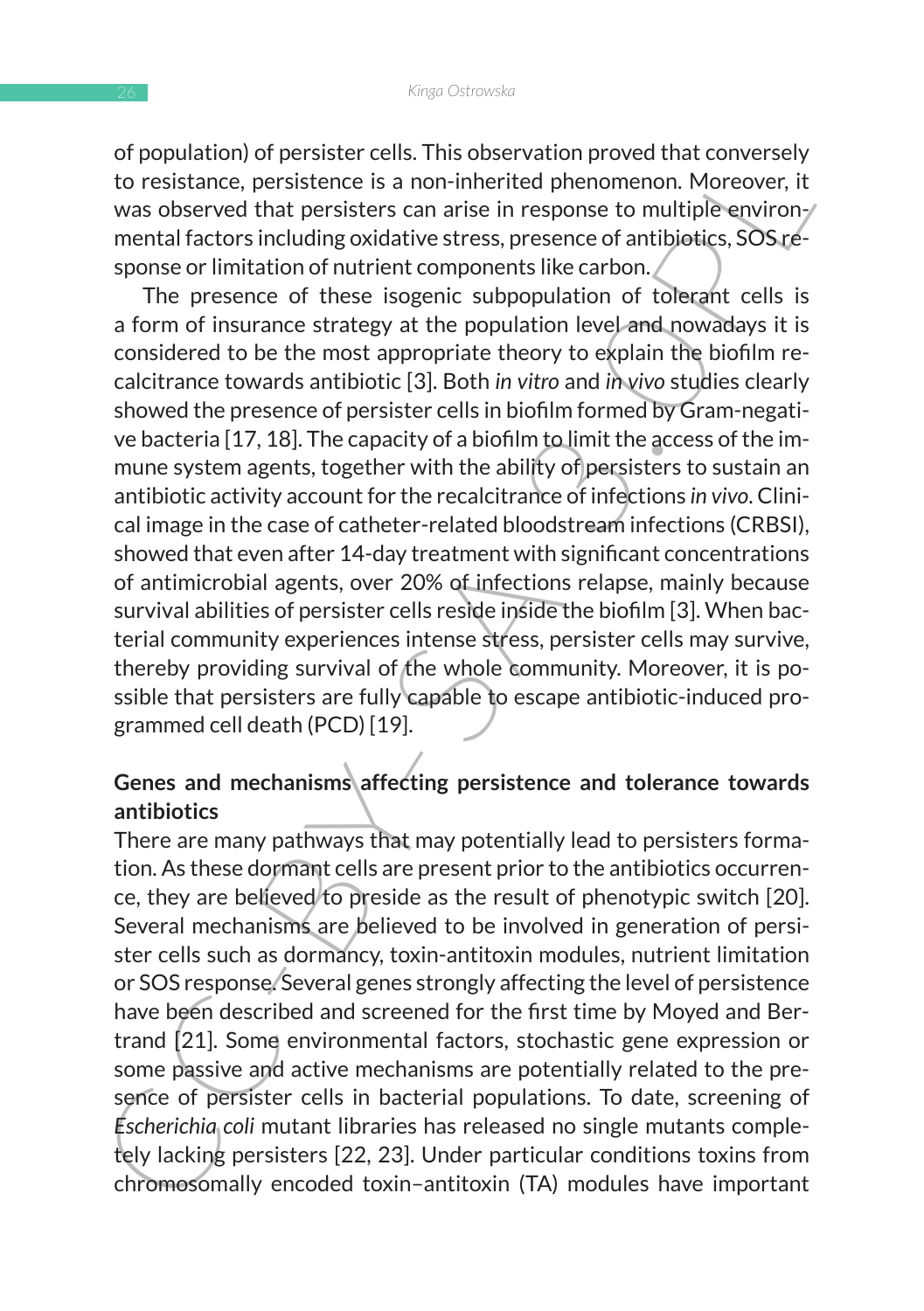Fuses in the physiology or bacterial estis including intricutions units biofilm formation together with multidrug resistance [24,25,26]. Originally TA genes were identified on plasmids where they proclaim, anainy tensual t roles in the physiology of bacterial cells including functions during the biofilm formation together with multidrug resistance [24,25,26]. Originally TA genes were identified on plasmids where they proclaim a maintenance mechanism. Usually the toxin is a protein that regulates a crucial cellular function such as translation or replication, and forms a non-active complex with the antitoxin. TA systems are also frequently found on bacterial chromosomes, but their role is still unclear and unknown [11]. Despite the fact that molecular nature of TA evolves from RNA molecules to protein, TA modules in general consist of usually stable toxin which disrupts an essential cellular process and unstable, degradable antitoxin being remedy for the effect of the toxin activity, and most often encoded in an operon, resulting in co-translation and co-transcription of both toxin and antitoxin [27]. Toxin is a component that is responsible for inhibiting crucial cellular functions like replication or translation [28]. Degradation-prone antitoxin through formation of idle complex, antagonizes the effect of the toxin compound. Moreover, toxins seem to be attractive effectors of the switch to the persister mode as they stop growth and reduce the activity of the antibiotic target as well [29]. Toxin-antitoxin systems are remarked as a genetic basis in the transformation process of persisters from normal cells and have further been approved by mutagenesis studies [30, 31]. TA modules are widely spread in bacterial genome, at least 37 putative TA systems have been described in genome of *Escherichia coli* and around 65 in *Mycobacterium tuberculosis* H37Rv [32]. TA systems are involved in persister formation in *Escherichia coli*. Moreover, the examination of TA systems in *Mycobacterium* was proved to increase the abilities of entering the persistence state, and resulting in multidrug resistance [33].

Deletion of such operons as hipA, tisB or mqsR has a dramatic effect on the persistence level [34]. The first locus identified to have an impact on persister formation was *hip* ("higher persister"). Overexpression of HipA is highly toxic and halts cell division and is considered as locus that carries a toxin/antitoxin module [3]. According to Chaignon *et al.* HipA was initially the locus to phosphorylate translation factor EF-Tu, directly being a cause of persistence due to cell stasis [35]. Recent data point out that most likely variant is that HipA inhibits glutamyl-tRNA Snthetase (GltX) via phosphorylation and triggers the synthesis of ppGpp [3, 15]. The *hipA7* mutant is a result of a double mutation and has alike effects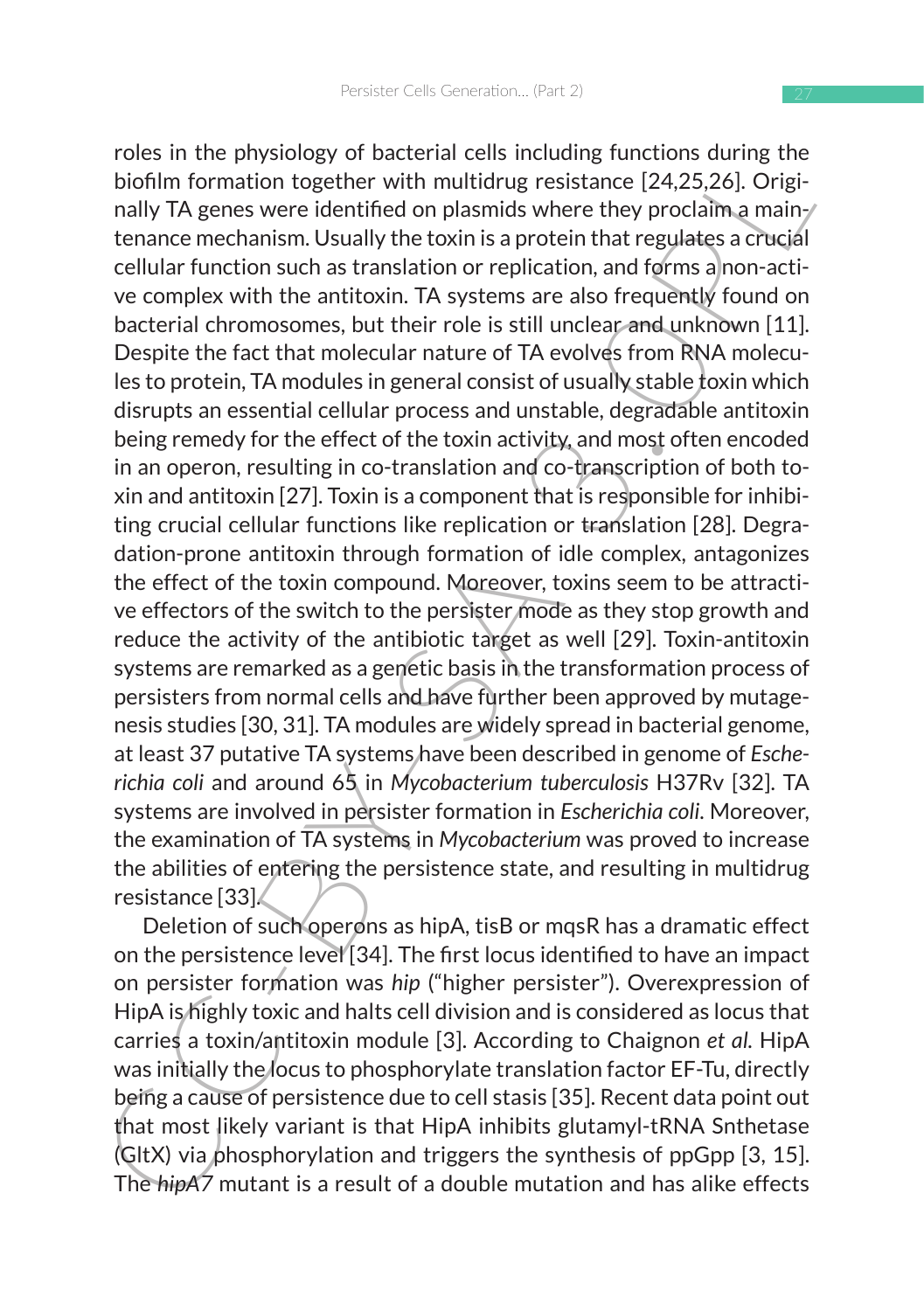as overky resolution the particular material mpacticular metallemination the several metallity in respectively. In this implementation of the wild-type, with simultaneously increased d000-fold compared to the wild-type, wi as overexpression of HipA [36]. In this particular *hipA* mutant the level of persister is increased 1000-fold compared to the wild-type, with simultaneously increased degree of tolerance to such groups of antibiotics as aminoglycosides, β-lactams and fluoroquinolones [37]. Deletion of *hipB* is lethal for bacterial cell, because of strong toxicity effect of HipA, which may suggest that HipB is the native repressor of the operon. On the other hand, the deletion of hip locus has absolutely no impact on frequency of persister cells during the exponential phase of growth. Keren *et al*., by using a *hipA7 E. coli* mutant have confirmed that overexpression of *relE* lead directly to growth setback with simultaneous increase in the level of persisters cells [11]. Deletion of the *hipBA locus* has no impact on persister formation in a growing culture but leads to a decrease of persisters level in the stationary phase bacterial culture [3, 38]. Interestingly, deletion of other TA modules seemed to have no influence on persisters level in stationary microbial culture, which gave beginning to the redundancy hypothesis. Further experiments conducted by Maisonneuve et al., confirmed redundancy by showing that single mutation of 10 TA modules had completely no impact on persister occurrence, while combination of mutations significantly increased susceptibility towards ciprofloxacin and ampicillin [39]. Afterwards, the same group proved that *E. coli* cells with low ribosomal activity are enriched in persisters. The gene expression studies confirmed overexpression of *dinJ, yefM* and *yoeB* (known TA systems) but moreover also part of the *ygiUT* operon takes after a TA module. Important observation was that overexpression phenomenon of *ygiU* directly caused inhibition of growth together with increasing the tolerance level towards such antibiotics as cefotaxime and ofloxacin [3, 40].

Another well-characterized TA system important to persistence is MqsR/Mqs [41]. MqsR is an RNase toxin, which cleaves almost all mRNA [42]. Overproduction of MqsR was proven to significantly increase persistence (Kwan, B.W., et al., 2013) while the deletion of *mqsR* resulted in decreased persistence phenomenon, which was the very first data showing that the absence of a toxin affects persistence. Another similar observation was made with TisB/IstR-1; a TA system where the toxin, TisB, decreases ATP levels, and induces the *tisB* transcription via the SOS response increasing persistence [30]. Currently, a novel TA module, type V, has been correlated with persistence in *Escherichia coli* cells, composed of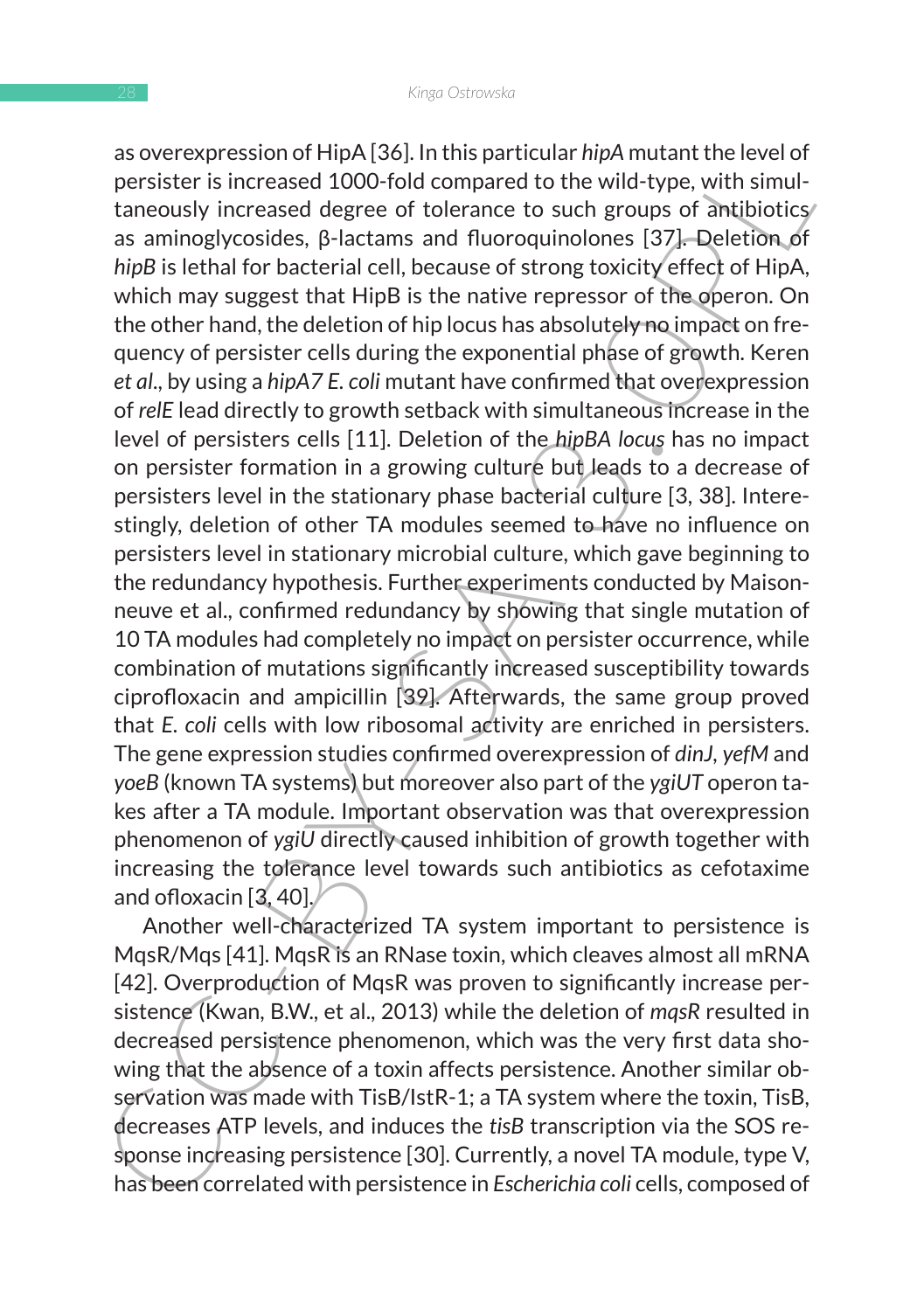GhoS anti-toxin and GhoT toxin module. GhoS conceals toxicity of GhoT via peculiar cleavage of *ghoT* mRNA and prevents the synthesis [43].

Strass anti-cosmi and solic of the DNA modulus. Since the Same treative and since the DNA damage response, re-<br>
free tro repair process of the DNA damage response, re-<br>
free tro repair process of the DNA damage response, r The term SOS response, known also as the DNA damage response, refers to repair process of the DNA in bacterial cells [44]. The SOS genetic network gathers diverse molecular mechanisms activated by genomic DNA damage caused by such conditions as oxidative radicals, ultraviolet radiation (UV) or mutagens (including quinolone antibiotics). This set of co-regulated genes is widespread in microorganisms and promotes survival of bacterial cells by repairing damage of the DNA. In gram-negative pathogen *E. coli* the SOS system consists of more than 40 genes characterized by different functions depending from the DNA damage type, including halt of cell division, translesion DNA replication, excision repair of nucleotides or homologous recombination [45]. The SOS system is regulated by the LexA repressor protein which downregulates the expression of other SOS genes, includes *lexA* itself and thereby controls the whole SOS network. Following ssDNA or dsDNA damage, the RecA nucleoprotein promoters assemble into filaments along stretches of ssDNA near arrested replication forks. The activated RecA together with the LexA repressor activates autocleavage of the LexA, what results in relieving repression of the SOS system. Inactivation of the LexA repressor leads to synthesis of SulA protein, which by binding to the protein responsible for division ring formation (FtsZ) completely halts cell division. Once the DNA-damaging exposure period ends, the SulA accumulates and completely inhibits bacterial cell division. On the other hand, upon DNA repair protein SulA is degraded by the Lon protease, maintaining continuity of cell division. Within the SOS regulon are also genes responsible for nucleotide-excision repair (*uvrABC*), genes required for recombination (*recA*) and also genes responsible for encoding DNA polymerases (*dinA, umuDC, dinB*) [46].

In 2004, scientists have established a correlation between the SOS network and tolerance [47]. The authors demonstrated that inactivation of penicillin-binding protein 3, caused by β-lactams-induced SOS in pathogenic gram-negative *Escherichia coli* via DpiBA system. The above mentioned phenomenon transitorily stops division of bacterial cells and enables survival upon other lethal antibiotic exposure. In 2013 Bernier *et al.*, proved that nutrition limitation together with the SOS response can induce high biofilm specific tolerance toward antibiotic ofloxacin [48].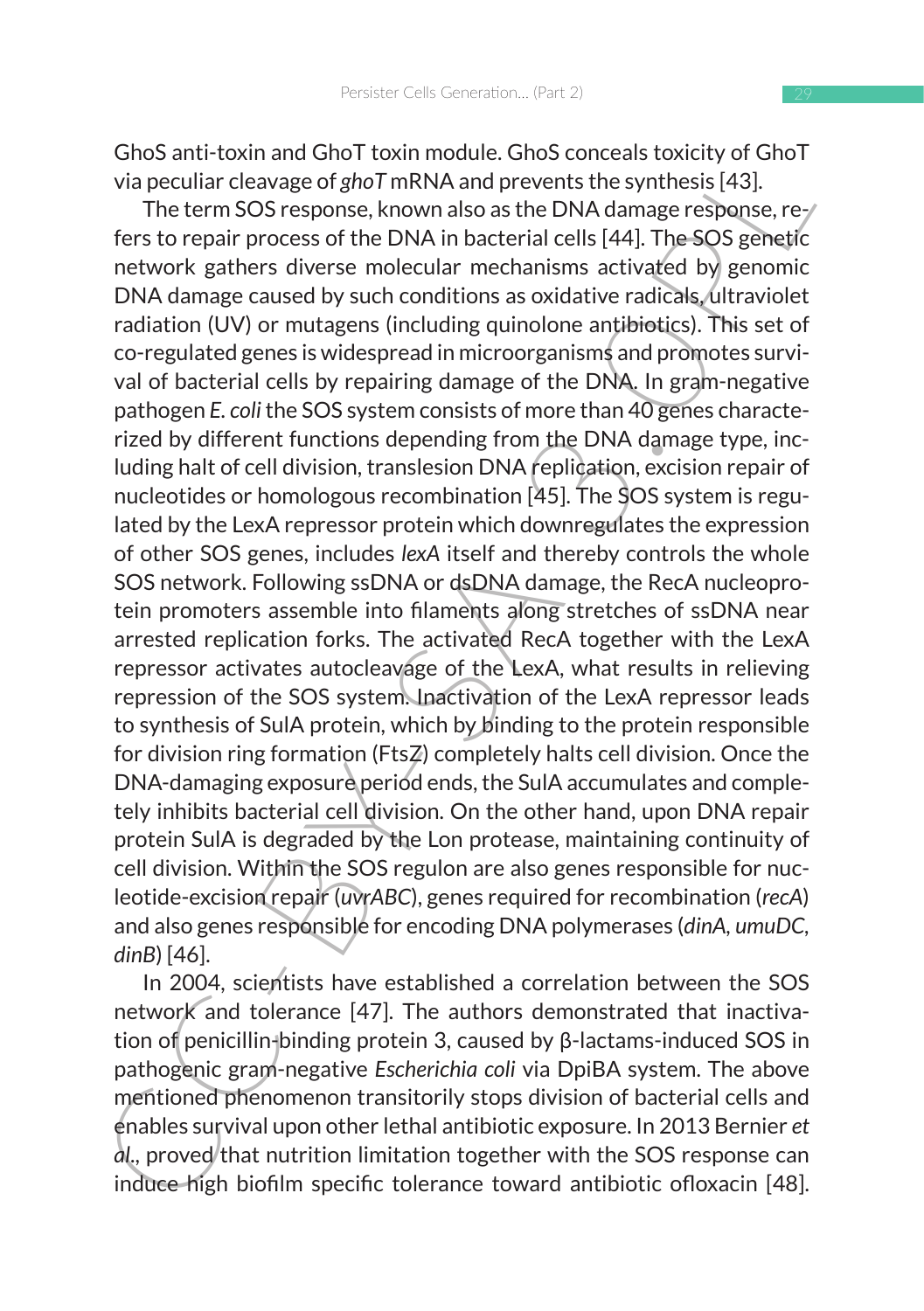SOS-dependent biofilm specific ofloxacin tolerance is independent of toxin-antitoxin systems induced by the SOS response and previously associated with bacterial persistence. Consistently, we observed that SOS/ dependent ofloxacin tolerance increases with biofilm age. Recently more attention is paid to how starvation and SOS response could induce biofilm tolerance to ofloxacin [48]. Bernier *et al.,* by performing experiments on modified strain of *E. coli*, characterized by strong abilities to form biofilms with higher tolerance upon antibiotics, have identified amino acid auxotrophs with strong tolerance towards antibiotics while starvation. Another significant observation was that *recA* together with other SOS genes were extremely induced in mature biofilms in comparison with planktonic cells [49].

The genetic heterogeneity of bacterial biofilms, which may arise through mutations, local nutrient limitations or stochastic gene expression, could be the milestone on the road to drug indifference. The importance of starvation and nutrient limitation seemed to be confirmed in the late stationary phase of growth when the level of persisters increases to finally reach the maximum [11]. Conversely, when bacterial culture is constantly kept at exponential phase, where constant dilution and medium renewal occur, persister cells disappear.

503-superinter uniming specific consection to encosing the consideration of the strained to this algorith to this dependent of the strained by the SOS response and previously associated with bacterial persistence. Consiste Other significantly important locus affecting cell survival is *relA.* In situation when nutrients become limited for growth, *Escherichia coli* cells switch their gene expression program from supporting growth to allowing for prolonged survival in stationary phase. Slow rate of growth lead to activation of RelA-dependent synthesis of ppGpp, which is responsible for inhibition of anabolic processes in microbial cells [50]. In most of bacterial species, a crucial point of this switch is the accumulation of the alarmones guanosine 5',  $3<sup>j</sup>$  bispyrophosphate (ppGpp) [51]. This ppGpp--mediated stringent response induced in nutrient limitation conditions for many years was postulated to have major role in phenotypic switch of persister cells. Finally the overexpression of ppGpp in *Escherichia coli*  was described not only to increase level of antibiotic tolerance, but also to halt phospholipids and peptidoglycan synthesis ipso facto showing a link between antibiotic tolerance, the stringent response and starvation [3, 52].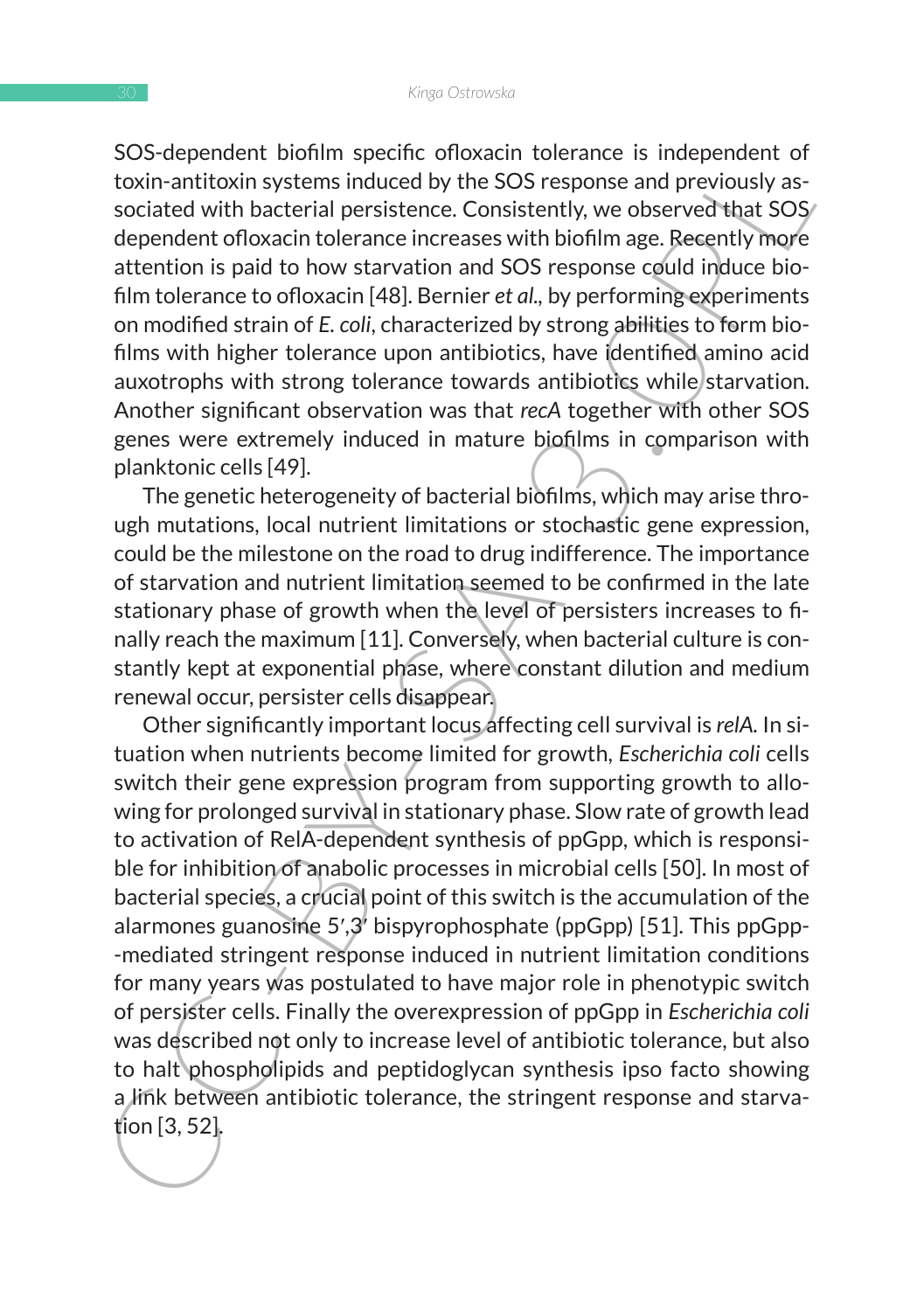### **Concluding notes**

Concluding mouss<br>
Etiofilm recalcitrance phenomenon towards antibiotics and antiseptics<br>
is one of the main reasons responsible for most of the difficulties in the<br>
treatment of biofilm repeated infections. Despite the fac Biofilm recalcitrance phenomenon towards antibiotics and antiseptics is one of the main reasons responsible for most of the difficulties in the treatment of biofilm-related infections. Despite the fact, that major advances have been made in the characterization of factors associated with this problematic biofilm property, still little is known about nature of persisters. Recognition of the precise role played by persister cells and identification of molecular mechanisms involved in the persisters formation could be the key to developing a new promising antibiofilm strategies, thus novel approaches in treatment of chronic biofilm-based infections.

### **Literature**

1. Gillis RJ, White KG, Choi KH, Wagner VE, Schweizer HP, Iglewski BH. Molecular basis of azithromycin-resistant Pseudomonas aeruginosa biofilms. Antimicrob. Agents Chemother 2005; 49: 3858-3867.

2. Kint CI, Verstraeten N, Fauvart M, Michiels J. New-found fundamentals of bacterial persistence. Trends Microbiol 2012; 20: 577-585.

3. Lebeaux D, Ghigo JM, Beloin C. Biofilm-related infections: bridging the gap between clinical management and fundamental aspects of recalcitrance towards antibiotics. Microb Mol Biol Rev 2014; 3: 510-543.

4. Ezraty B, Vergnes A, Banzhaf, et al. Fe-S cluster biosynthesis controls uptake of aminoglycosides in a ROS-less death pathway. Science 2013; 340: 1583-1587.

5. Dong Y, Chen S, Wang Z, Peng N, Yu J. Synergy of ultrasound microbubbles and vancomycin against Staphylococcus epidermidis biofilm. J Antimicrob Chemother 2013; 68: 816-826.

6. Weigel LM, Donlan RM, Shin DH, et al. High level vancomycin-resistant Staphylococcus aureus isolates associated with a polymicrobial biofilm. Antimicrob Agents Chemother 2007; 51: 231-238.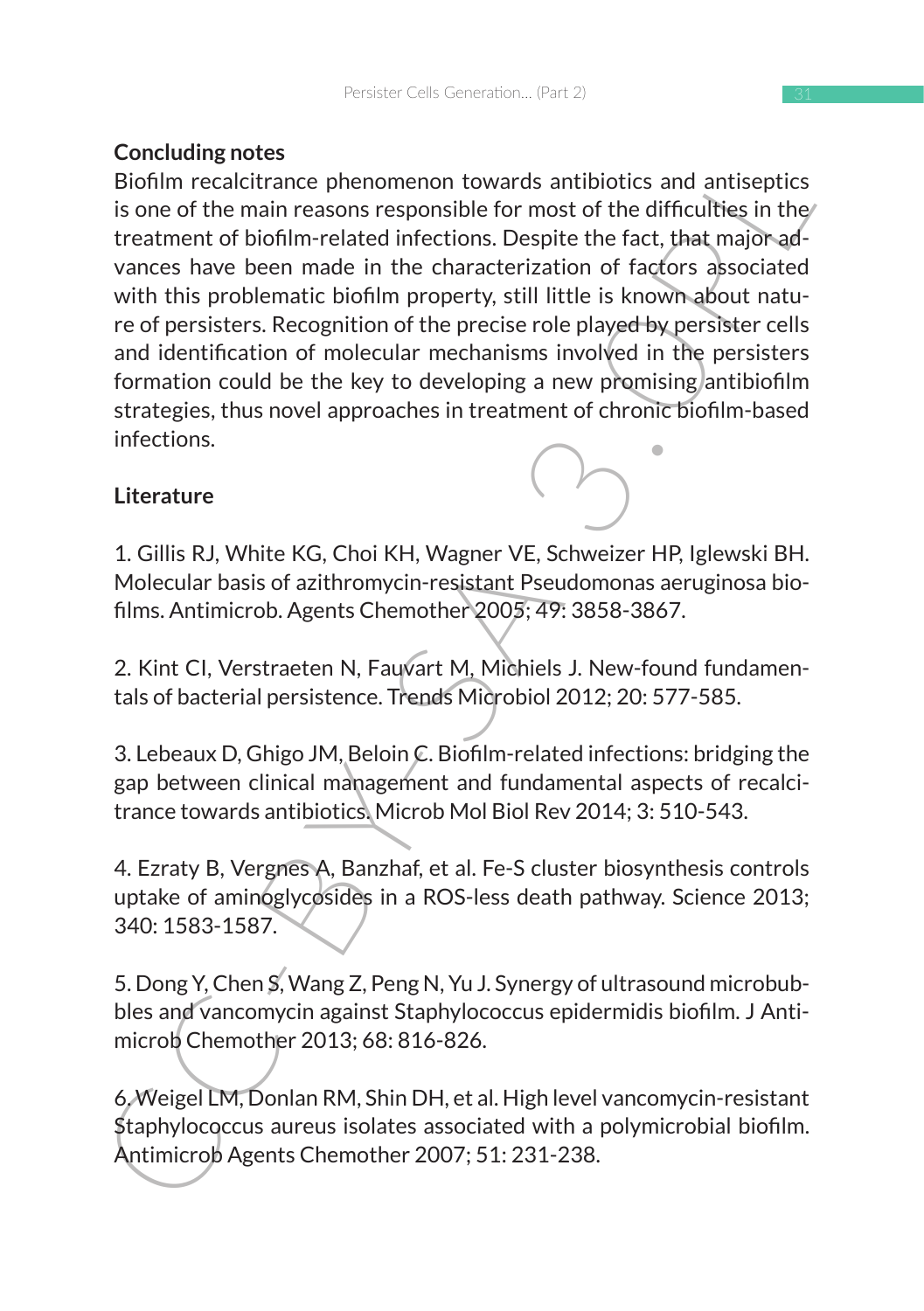7. Ferinalize-Toulago is, Ammatine is, calega it, et al. Antiunoutic-lock in<br>
rapy for long-term intravascular catheter-related bacteraemia: results<br>
of an open, non-comparative study. J Antimicrob Chemother 2006: 57/<br>
117 7. Fernandez-Hidalgo N, Almirante B, Calleja R, et al. Antibiotic-lock therapy for long-term intravascular catheter-related bacteraemia: results of an open, non-comparative study. J Antimicrob Chemother 2006; 57: 1172-1180.

8. Lam J, Chan R, Lam K, Costerton JW. Production of mucoid microcolonies by Pseudomonas aeruginosa within infected lungs in cystic fibrosis. Infect Immun 1980; 28:546–556.

9. Bradshaw JH, Puntis JW. Taurolidine and catheter-related bloodstream infection: a systematic review of the literature. J Pediatr Gastroenterol Nutr 2008; 47:179-186.

10. Turakhia, M.H., Cooksey, K.E., Characklis, W.G. Influence of a calcium-specific chelant on biofilm removal. Appl Environ Microbiol 1983; 46:1236–1238

11. Keren I, Kaldalu N, Spoering A, Wang Y, Lewis K. Persister cells and tolerance to antimicrobials. FEMS Microbiology Letters 2004; 230 (1): 13-18.

12. Bigger JW. Treatment of staphylococcal infections with penicillin. Lancet II. 1944, 497–500.

13. Conlon BP, Rowe SE, Lewis K. Persister cells in biofilm associated infections. Advances in Experimental Medicine and Biology 2014; 831, DOI 10.1007/978-3-319-09782-4\_1.

14. Lewis K. Persister cells: molecular mechanisms related to antibiotic tolerance. Handb Exp Pharmacol. 2012; 211:121-33.

15. Keren I, Wu Y, Inocencio J, Mulcahy LR, Lewis K. Killing by bactericidal antibiotics does not depend on reactive oxygen species. Science 2013; 339: 1213-1216.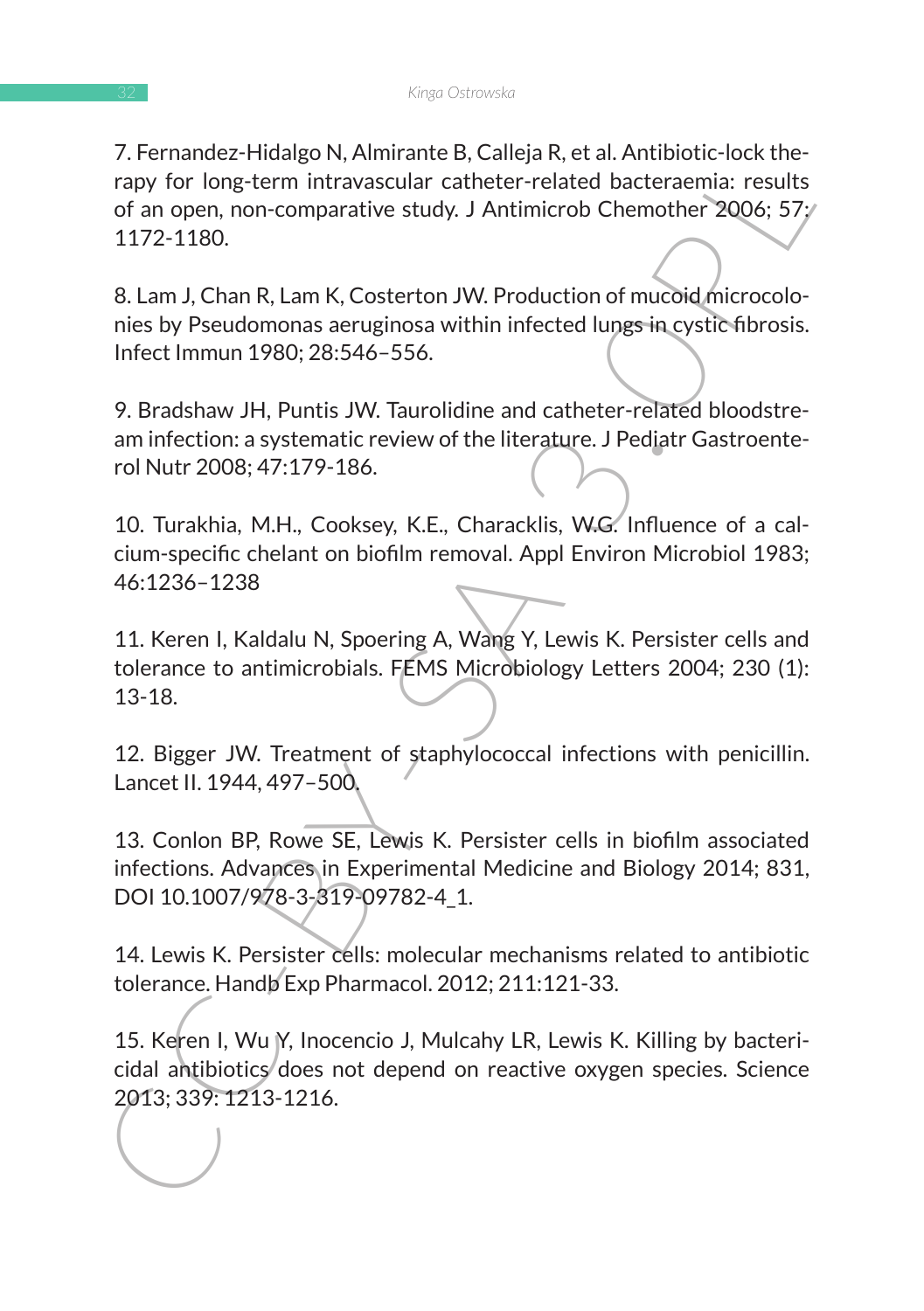16. Spoering AL, Lewis K. Biofilms and planktonic cells of Pseudomonas aeruginosa have similar resistance to killing by antimicrobials. J Bacteriol 2001; 183: 6746-6751.

17. Zhang L, Fritsch M, Hammond L, Landreville R, Slatculescu C, Colavita A, Mah TF. Identification of genes involved in Pseudomonas aeruginosa biofilm-specific resistance to antibiotics. PLoS One 2013; 8:e61625. 10.1371.

10. sporenny Art, esson in Mantholm and planettonic Cents of P-setudionions<br>are uginosa have similar resistance to killing by antimicrobials. J Bacteriol<br>2001; 183: 6746-6751.<br>17. Zhang L, Fritsch M, Hammond L, Landreville 18. Salminen A, Loimaranta V, Joosten JA, Khan AS, Hacker J, Pieters RJ, Finne J. Inhibition of P-fimbriated Escherichia coli adhesion by multivalent galabiose derivatives studied by a live-bacteria application of surface plasmon resonance. J Antimicrob Chemother 2007; 60:495–501. 10.1093.

19. Rijnders BJ, Van Wijngaerden E, Vandecasteele SJ, Stas M, Peetermans WE. Treatment of long-term intravascular catheter-related bacteraemia with antibiotic lock: randomized, placebo-controlled trial. J Antimicrob Chemother 2005; 55:90–94.

20. Craig WA, Redington J, Ebert SC. Pharmacodynamics of amikacin in vitro and in mouse thigh and lung infections. J Antimicrob Chemother 1991; 27 (Suppl C): 29-40.

21. Moyed HS, Bertrand KP. hip A, a newly recognized gene of Escherichia coli K-12that affects frequency of persistence after inhibition of murein synthesis. J Bacteriol 1983; 155: 768-775.

22. Spoering A. GlpD and PlsB participate in persister cell formation in Escherichia coli. J Bacteriol 2006; 188: 5136-5144.

23. Hansen S, Lewis K, Vulic M. Role of global regulators and nucleotide metabolism in antibiotic tolerance in Escherichia coli. Antimicrob. Agents Chemother 2008; 52: 2718-2726.

24. Dörr T. Vuli'c M, Lewis K. Ciprofloxacin causes persister formation by inducing the TisB toxin in Escherichia coli. PLoS Biol 2010; 8: e1000317.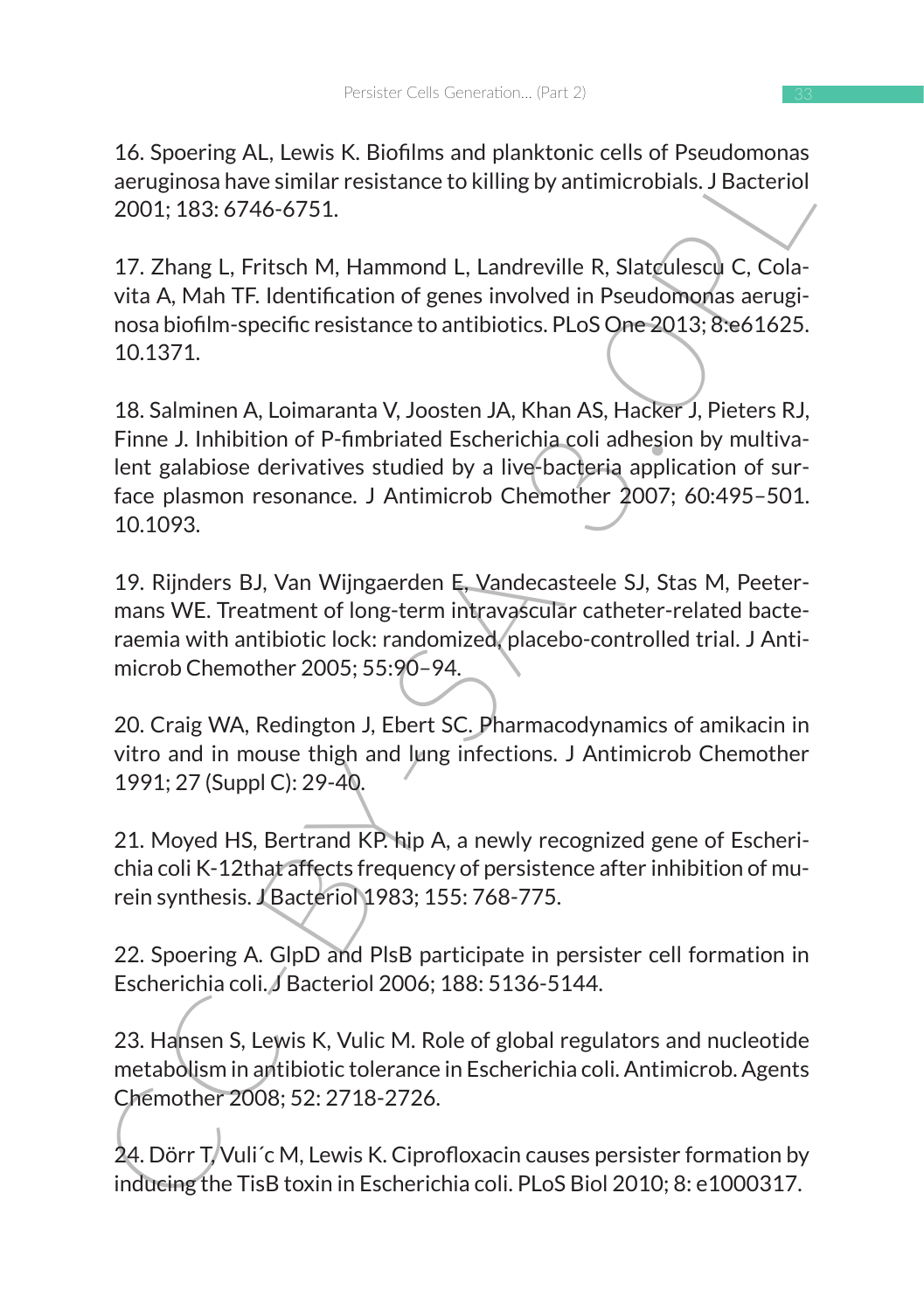25. Gerdes K, Maisonneuve E. Bacterial persistence and toxin-antitoxin loci. Annu Rev Microbiol 2012; 66: 103-123.

26. Yamaguchi Y, Inouye M. Regulation of growth and death in Escherichia coli by toxin-antitoxin systems. Nat Rev Microb 2011; 9: 779-790.

27. Wen Y, Behiels E, Devreese B. Toxin-antitoxin systems: their role in persistence, biofilm formation, and pathogenicity. Pathog Dis 2014; 70(3): 240-249.

28. Gethin G, Cowman S. Manuka honey vs. hydrogel - a prospective, open label, multicentre, randomised controlled trial to compare desloughing efficacy and healing outcomes in venous ulcers. J Clin Nurs 2009; 18:466-474.

29. Pedersen K, Christensen SK, Gerdes K. Rapid induction and reversal of a bacteriostatic condition by controlled expression of toxins and antitoxins. Mol Microbiol 2002; 45: 501-510.

30. Kwan BW, Valenta JA, Benedik MJ, Wood TK. Arrested protein synthesis increases persister-like cell formation. Antimicrob Agents Chemother 2013: 2-20.

31. Lewis K. Persister cells. Annu Rev Microbiol 2010; 64:357-372.

32. Shao Y, Harrison EM, Bi D, Tai C, He X, Ou H-Y, Rajakumar K, Deng Z. TADB: a web-based resource for Type 2 toxin–antitoxin loci in bacteria and archaea. Nucleic Acids Res 2011; 39: 606-611.

2.3. Gerdess R, Waalsonmeure c. Bacteriar persistence and uoxin-antitoxin<br>
Loci. Annu Rev Microbiol 2012; 66: 103-123.<br>
26. Yamaguchi Y, Inouye M. Regulation of growth and death in Escherich-<br>
ia coll by toxin-antitoxin sy 33. Ramage HR, Connolly LE, Cox JS. Comprehensive functional analysis of Mycobacterium tuberculosis toxin-antitoxin systems: implications for pathogenesis, stress responses, and evolution. PLoS Genet 2009; 5: e1000767.

34. Kim Y, Wood TK. Toxins Hha and CspD and small RNA regulator Hfq are involved in persister cell formation through MqsR in Escherichia coli. Biochem Biophys Res Commun 2010; 391: 209-213.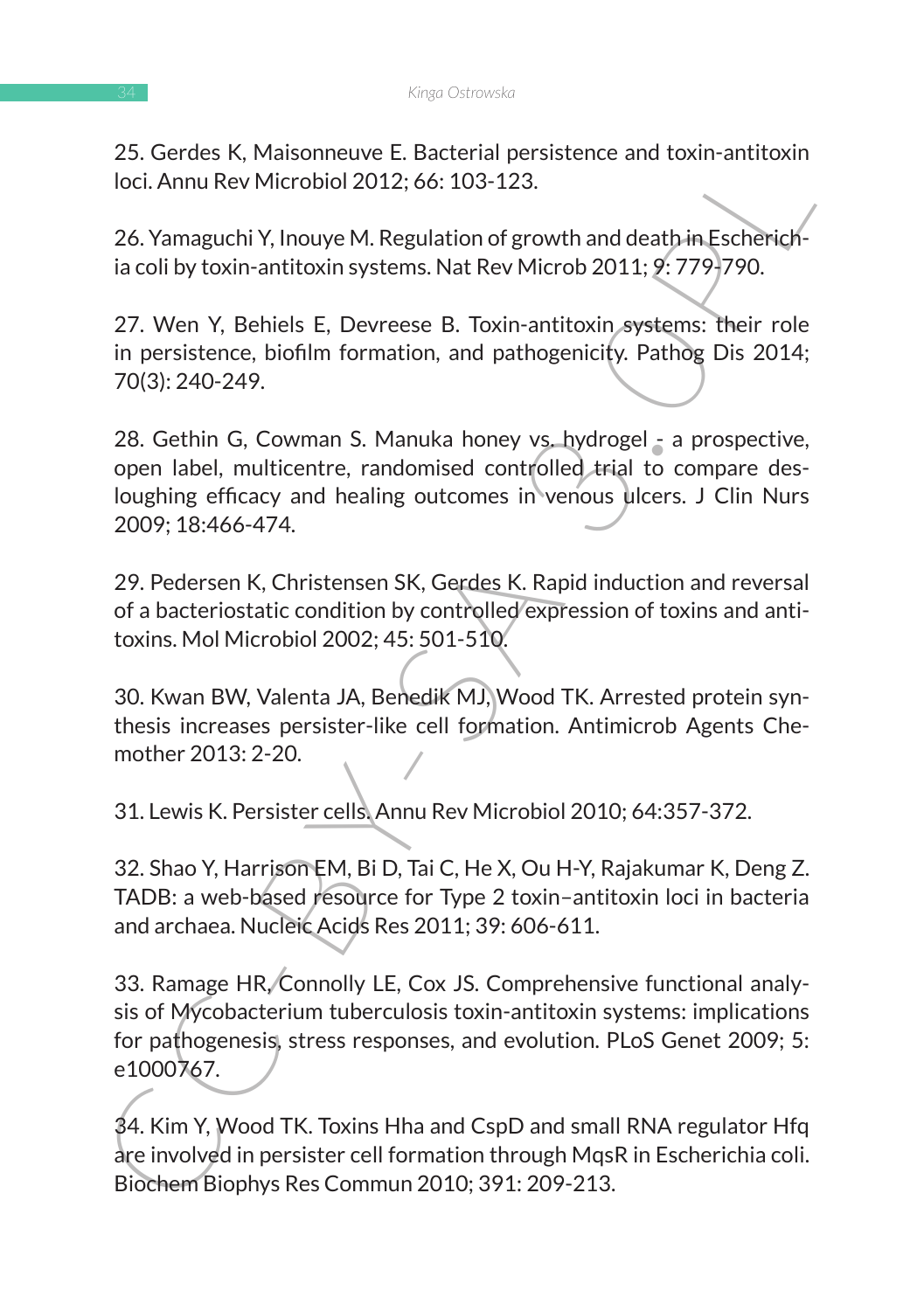So. Cualignori P, saluxyskay I, Kagnilari, C, Railasubuar W, Naplari D6, Jal-<br>Sourci's Susceptibility of staphylococcal bioflims to enzymatic treatments<br>depends on their chemical composition. Appli Nicrobiol Biotechnol 200 35. Chaignon P, Sadovskaya I, Ragunah C, Ramasubbu N, Kaplan JB, Jabbouri S. Susceptibility of staphylococcal biofilms to enzymatic treatments depends on their chemical composition. Appl Microbiol Biotechnol 2007; 75: 125-132.

36. Korch SB, Henderson TA, Hill TM. Characterization of the hipA7 allele of Escherichia coli and evidence that persistence is governed by (p) ppGpp synthesis. Mol Microbiol 2003; 50: 1199-1213.

37. Feng J, Kessler DA, Ben-Jacob E, Levine H. Growth feedback as a basis for persister bistability. Proc Natl Acad Sci U. S. A. 2014; 111: 544-549.

38. Black DS, Kelly AJ, Mardis MJ, Moyed HS. Structure and organization of hip, an operon that affects lethality due to inhibition of peptidoglycan or DNA synthesis. J Bacteriol 1991; 173: 5732-5739.

39. Maisonneuve E, Shakespeare LJ, Jorgensen MG, Gerdes K. Bacterial persistence by RNA endonucleases. Proc Natl Acad Sci U S A. 2011; 108:13206-13211.

40. Shah D, Zhang Z, Khodursky A, Kaldalu N, Kurg K, Lewis K. Persisters: a distinct physiological state of E. coli. BMC Microbiol 2006; 6: 53.

41. Hong SH, Wang X, O'Connor HF, Benedik MJ, Wood TK. Bacterial persistence increases as environmental fitness decreases. Microb Biotechnol 2012; 5: 509-522.

42. Yamaguchi Y, Park, J-H, Inouye M. MqsR, a crucial regulator for quorum sensing and biofilm formation, is a GCU-specific mRNA interferase in Escherichia coli. J Biol Chem 2009; 284: 28746-28753.

43. Wang X, Lord DM, Cheng HY, et al. A new type V toxin-antitoxin system where mRNA for toxin GhoT is cleaved by antitoxin GhoS. Nat Chem Biol 2013; 8:855-861.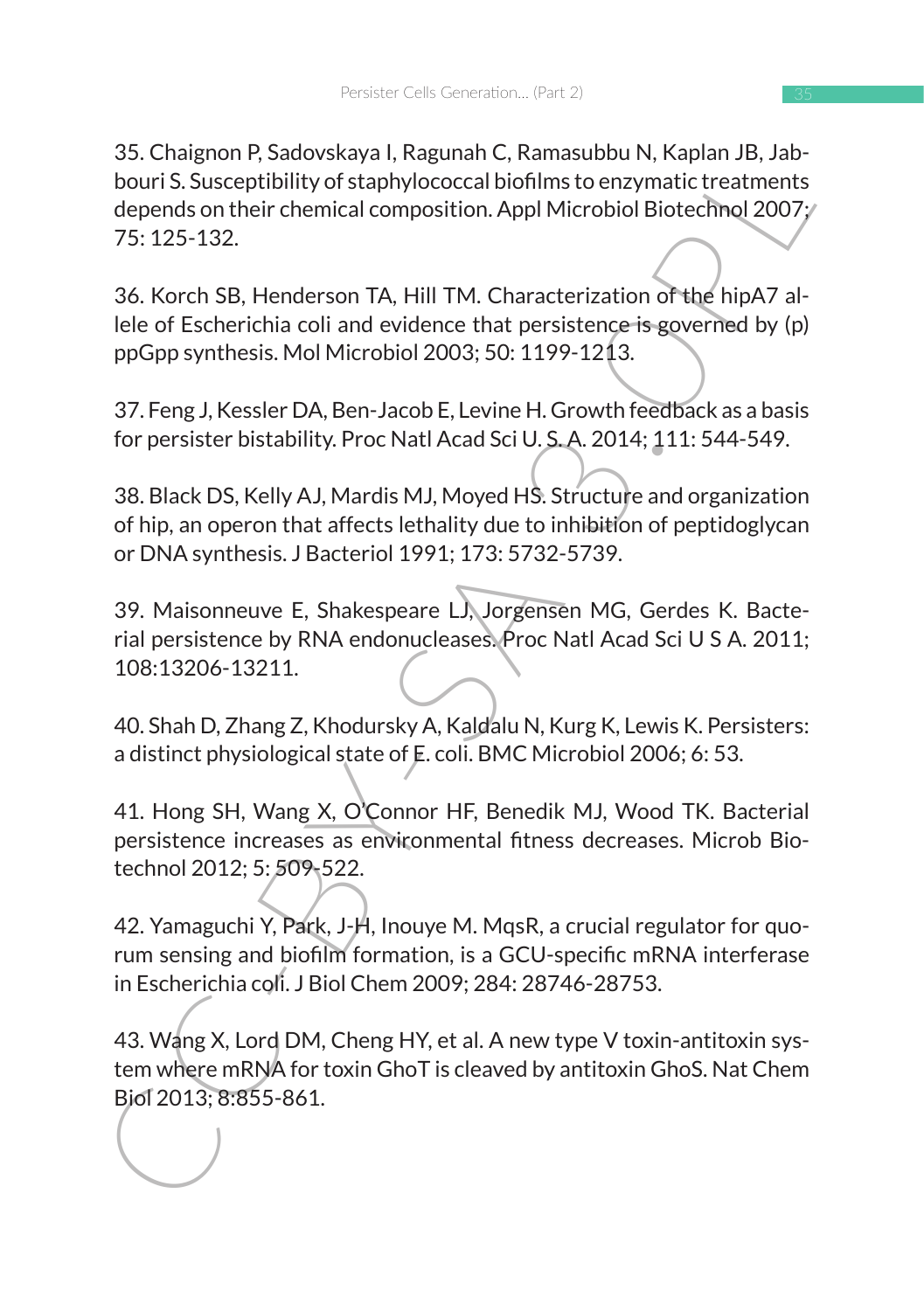44. Friedman N, Vardi S, Ronen M, Alon U, Stavans J. Percise temporal modulation in the response of the SOS DNA repair network in individual bacteria. PLoS Biology 2005; 3(7): 238.

45. Andersson DI, Hughes D. Microbiological effects of sublethal levels of antibiotics. Nature Reviews Microbiology 2014; 12: 465-478.

46. Schlacher K, Goodman M F. Lessons from 50 years of SOS DNA-damage-induced mutagenesis. Nature Rev Mol Cell Biol 2007; 8: 587-594.

47. Miller C, Thomsen LE, Gaggero C, Mosseri R, Ingmer H, Cohen SN. SOS response induction by beta-lactams and bacterial defense against antibiotic lethality. Science 2004; 305:1629-1631.

48. Bernier SP, Lebeauz D, DeFrancesco AS, Valomon A, Soubigou G, Coppee J-Y, Ghigo J-M, Beloin C. Starvation, together with the SOS response, mediates high biofilm-specific tolerance to the fluoroquinlone ofloxacin. PLoS Genetics 2013; 9(1): e1003144

49. Beloin C, Valle J, Latour-Lambert P, et al. Global impact of mature biofilm lifestyle on Escherichia coli K-12 gene expression. Mol Microbiol 2004; 51: 659-674.

50. Lewis K. Riddle of biofilm resistance. Antimicrob Agents Chemother 2001; 45: 999-1007.

44. Freunant N, vardt 3. Robert Nr, Aion O, Stavalas J. Perckse temporal<br>modulation in the response of the SOS DNA repair network in individual<br>bacteria. PLoS Biology 2005; 3(7): 238.<br>45. Andersson DI, Hughes D. Microbiolo 51. Traxler MF, Summers SM, Nguyen H-T, Zacharia VM, Hightower GA, Smith JT, Conway T. The global, ppGpp-mediated stringent response to amino acid starvation in Escherichia coli. Molecular Microbiology 2008; 68(5): 1128-1148.

52. Rodionov DG, Ishiguro EE. Direct correlation between overproduction of guanosine 3',5'-bispyrophosphate (ppGpp) and penicillin tolerance in Escherichia coli. J Bacteriol 1995; 177: 4224-4229.